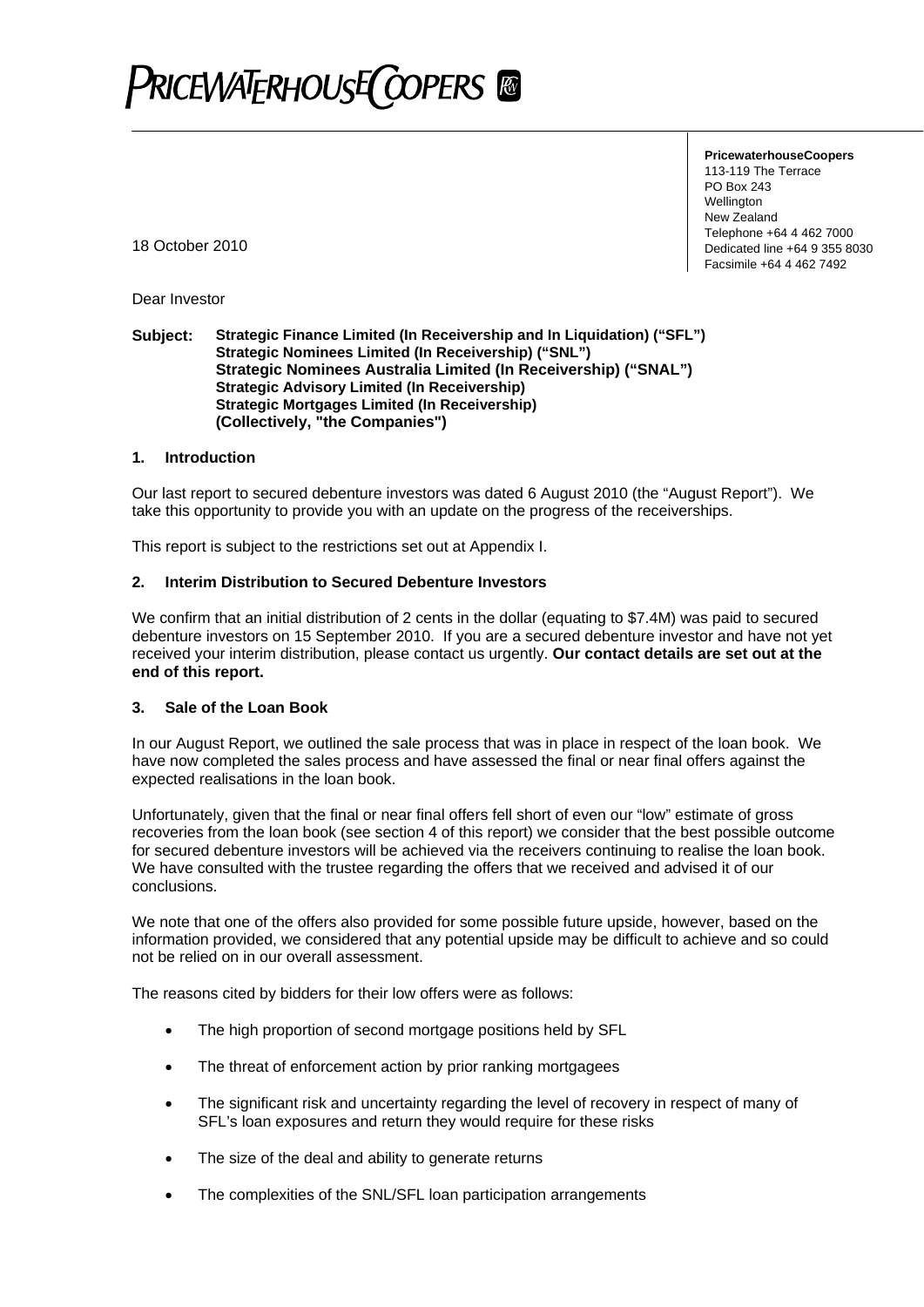## PRICEWATERHOUSE COPERS ®

#### **4. Returns to Secured Debenture Investors**

Our preliminary estimate of the gross recoveries to the secured debenture investors from the loan book (prior to costs) is **12% to 35%** of the principal amount outstanding to secured debenture investors as at 12 March 2010.

We emphasise that there are still considerable uncertainties relating to the recoverability of the property loans which will have an impact on the final recoveries that we will be able to achieve for secured debenture investors. The property market continues to be challenging and volatile, particularly in respect of development land and bare land subdivisions – both of which are prevalent in the SFL loan book. Borrowers continue to face difficulties in achieving sales or refinancing of the property.

We consider that the "high" range estimate reflects some optimism in the level of loan recoveries, particularly in respect of SFL's four largest loan exposures (by net loan book value as at 28 February 2010). Given that our estimated "high" range of recoveries from these four loans makes up 56% of the estimated "high" range of the total loan book, any difficulties in respect of the recovery of these four loans will have a significant adverse impact on the overall level of recoveries.

We acknowledge that secured debenture investors will be disappointed at the preliminary estimate of recoveries to them. The broad range and the estimated level of loan recoveries reflect the following key issues:

- Approximately 58% (\$131.4M) of the net loan book (as at 28 February 2010) is secured by way of second mortgage over the underlying property. The extent of prior ranking charges could result in either:
	- The erosion of funds available to SFL through holding costs incurred by the first mortgagee including interest payable to it.
	- Potential immediate enforcement action by the first mortgagee, which in a number of cases, would result in minimal, if any, funds to SFL in the current property market.
- There are a number of loans on bare land development sites where further development funding is required. In a number of cases there are substantial prior ranking lenders and significant further funding and time is required to complete the development.
- Loan concentration risk in Queenstown and Northland, where a number of other distressed lenders are endeavouring to realise a significant number of bare land subdivision/development sites and there is a lack of buyers.
- Issues with loans secured against property located overseas particularly in Fiji, given the political situation and difficulty in repatriating funds to New Zealand.
- Our assessment of recoveries given loan specific issues. Examples include:
	- Where SFL's lending is secured over leasehold land
	- The completion of construction already underway and the uncertainty of obtaining funding and/or settlement of pre-sales
- Of SFL's 87 loans, approximately 25 of the borrowers are either in liquidation, receivership or the property owned by the borrower is in the process of, or has been, sold by the first mortgagee exercising its power of sale.
- Updated valuations obtained in relation to SFL's largest loan exposures (by net loan book value as at 28 February 2010)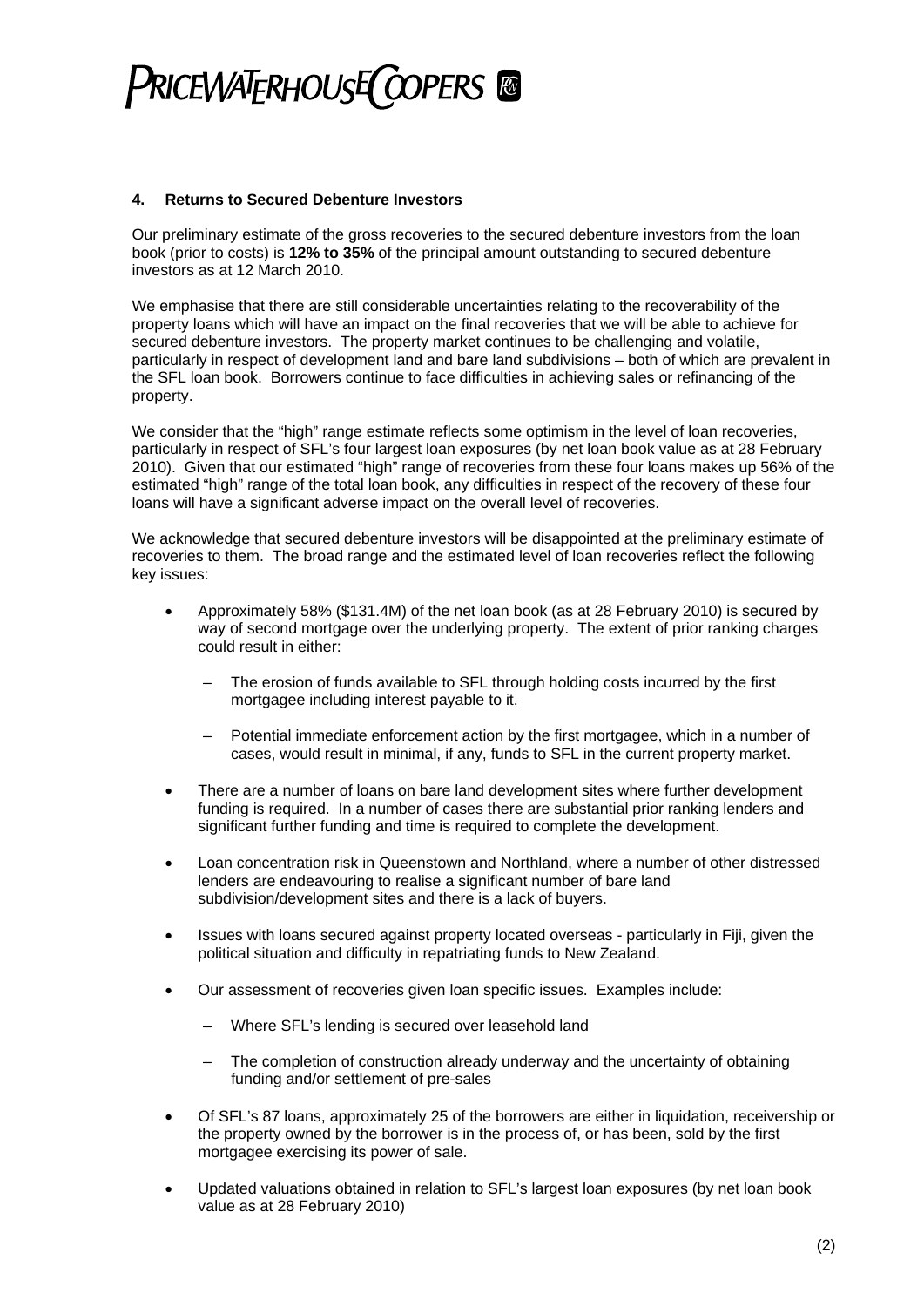## PRICEWATERHOUSE COPERS ®

We will continue to refine and update the estimated recovery range as we realise the loan assets.

### **5. Property Loan Book**

SFL's major asset is the property loan book which consists of 87 loans with a total net book value of \$229.1M as at 28 February 2010. These loans were made to borrowers either directly through SFL or through SNL or SNAL.

For the period 12 March 2010 to 1 October 2010, gross realisations of circa \$42M have been recovered from the property loan book. Of these realisations, SFL has received \$5.4M, with the balance being paid to prior ranking security holders and to cover direct sale costs.

We summarise below the key loan matters dealt with since our August Report:

- Sell down of sections in a residential subdivision in Canterbury;
- Sell down of sections in a number of residential sub-divisions in Wellington is ongoing and has reduced the amount outstanding to the prior ranking lenders;
- Sell down of apartments in two completed developments in Auckland is ongoing, which has reduced the amount outstanding to the prior ranking lenders;
- Continuing negotiations with a number of borrowers regarding possible restructuring of their loans, which would enable some funds to be made available to SFL;
- Appointment of receivers to Tepaki 5 Holdings Limited, Tepaki 6 Holdings Limited and Tepaki 7 Holdings Limited (owner of units in three resorts in the Cook Islands);
- Issuing demand and Property Law Act notices in respect of certain loans to enable SFL to realise the underlying property; and
- Where possible we are also seeking to realise collateral property and enforce personal guarantees.

### **6. Other Matters**

The receivers are conscious of a number of matters raised by investors and other parties in respect of the activities of the Companies prior to the receivership. A thorough investigation is currently being undertaken into the activities and conduct of the Companies and its officers by us. Where appropriate, we are working co-operatively with the liquidator of SFL.

### **7. Concluding Comments**

In the majority of cases the property loans made by the Companies are complex and the amount outstanding to prior ranking charge holders is significant. Accordingly, achieving a significant level of loan recoveries in the short term remains challenging.

It is difficult to provide guidance on when the next distribution will be made. However, we are committed to making distributions to secured debenture investors as funds become available.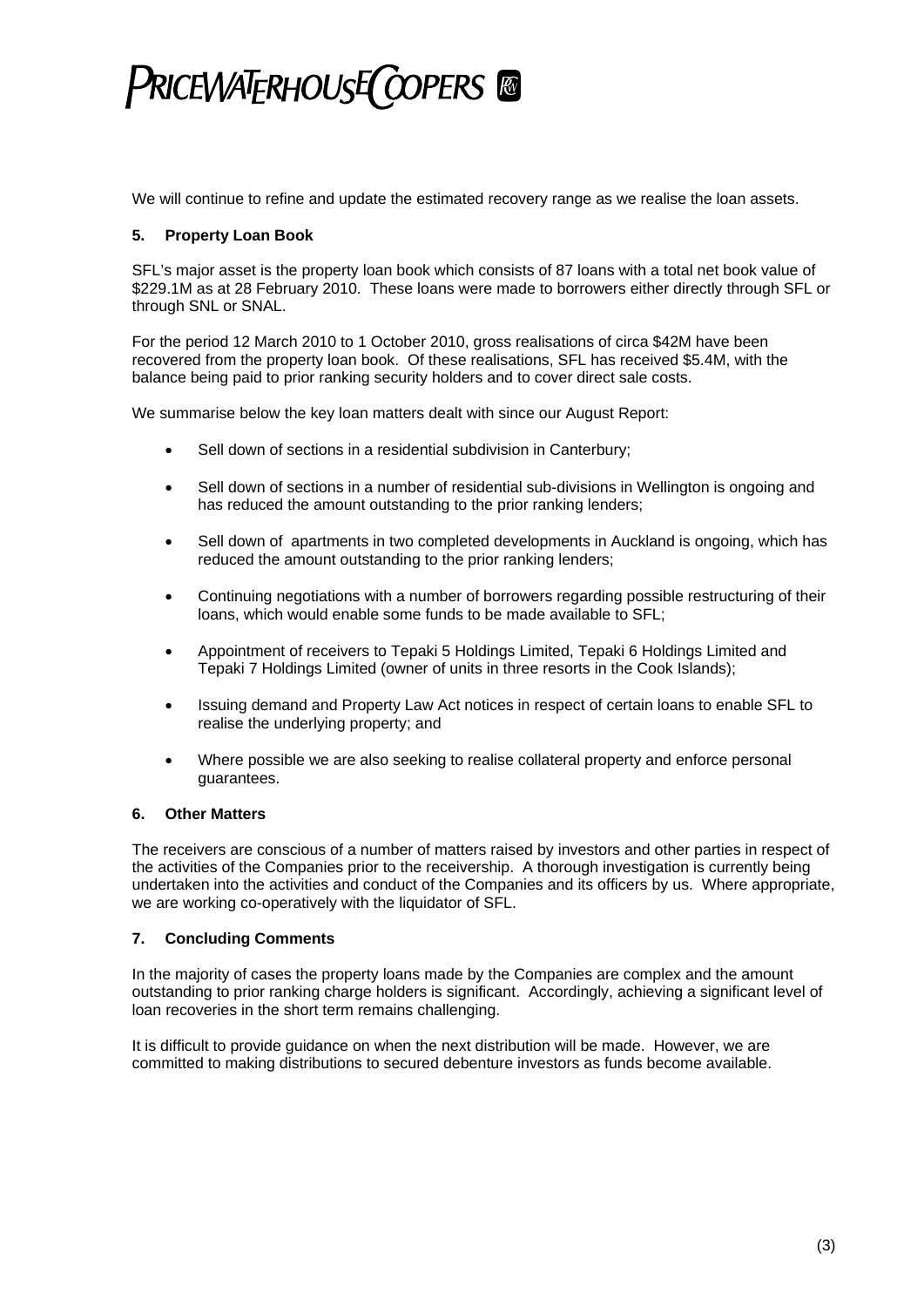

We will endeavour to keep investors updated on a regular basis and expect to issue a further report by 29 January 2011. In the meantime, should investors or other stakeholders have any queries arising from this report, please contact us in writing via our website, facsimile, or postal address, as follows:

**Strategic Finance Limited (In Receivership and In Liquidation) PricewaterhouseCoopers PO Box 243 Wellington Facsimile: +64 4 462 7492 Website: [www.pwc.com/nz/strategicfinance](http://www.pwc.com/nz/strategicfinance)**

Yours faithfully

**John Fisk** Colin McCloy

Receiver **Receiver Receiver**